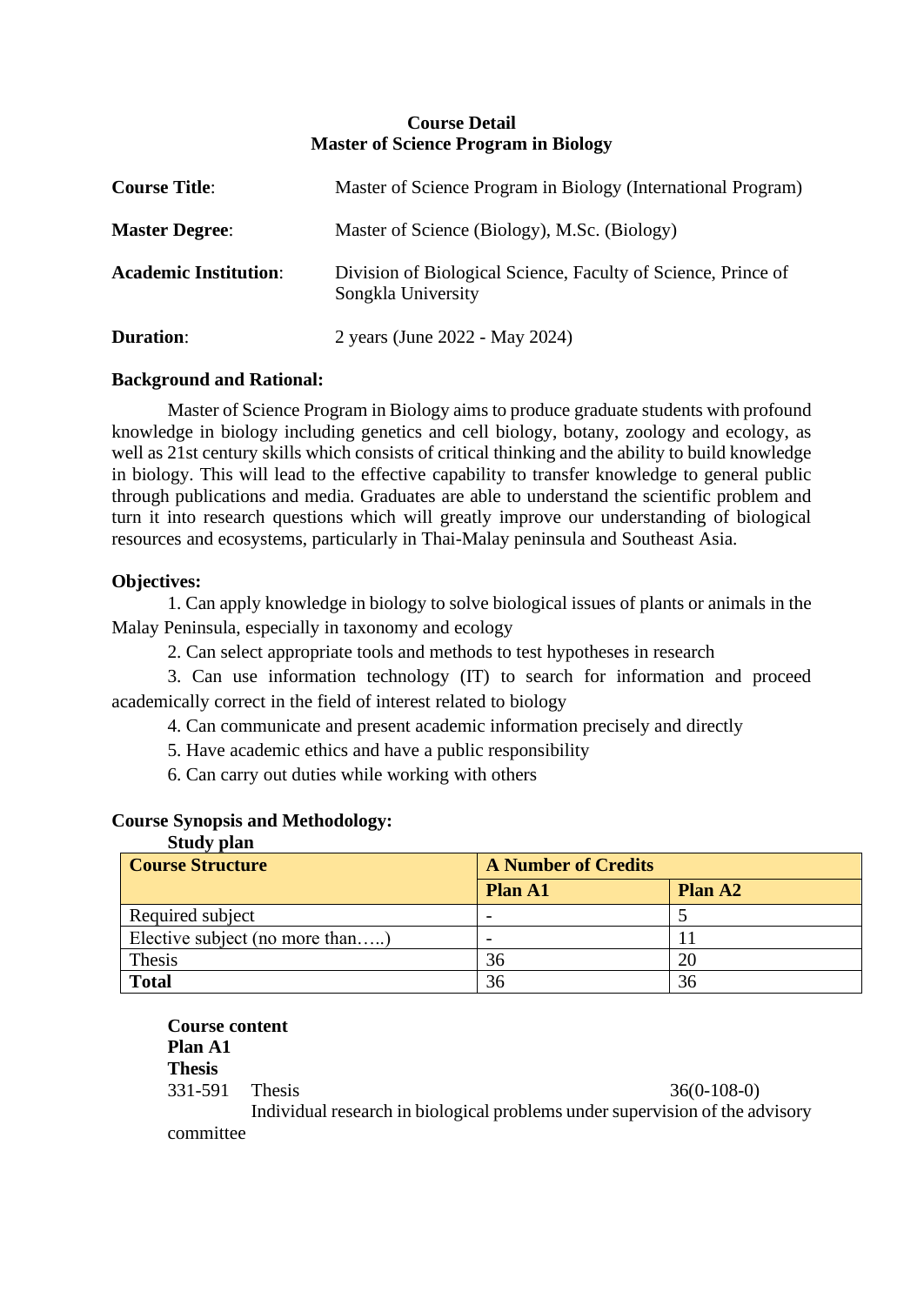# **Plan A2**

### **Required subject**

330-500 Research Techniques in Biology 3((2)-3-4) Development of concepts and theories in biology; biological questions; literature review; techniques in biological research; research ethics; research planning; data analysis using computer; application of statistical methodology to design experiments and field surveys; research presentation and publication; practice

| 331-571 Seminar in Biology I | $1(0-2-1)$                                                                      |
|------------------------------|---------------------------------------------------------------------------------|
|                              | A literature review, presentation, and discussion of the interesting and recent |
| scientific topics in biology |                                                                                 |

 $330-572$  Seminar in Biology II  $1(0-2-1)$ Presentation and discussion related to thesis

# **Elective subject**

330-501 Biogeography  $2(2)$ -0-4)

Distribution of living organisms in a spatial and temporal contexts; focusing on pattern of distribution analysis and interpretation; causes of different patterns of distributions in both plants and animals; phylogeography as well as the relationships between physical changes and organism evolutionary dynamics; impacts of human activities on ecology and distribution of organisms

 $330-502$  Philosophy of Science  $2((2)-0-4)$ 

Development of scientific thinking through the development of human society to the present time; scientific inquiry as well as scientific process; case study

### 330-512 Aquatic Insects 3((2)-3-4)

study

Morphology, classification and identification, physiology, behavior and ecology of aquatic insects; collecting and preserving aquatic insects; laboratory study and field trip

# 330-513 Palynology 3((2)-3-4) Spore and pollen morphology; evolutionary and morphological trends of spore and angiosperm pollen; studies of pollen and spore morphology in some selected families; applied to pollination ecology and biology, plant geography, geology, archeology, paleontology, forensic science and medical science, preparation method through permanent slide for studying with light and scanning microscopes; laboratory

330-520 Photosynthesis 3((2)-3-4) Processes and mechanisms of photosynthesis; ecophysiological aspects of photosynthesis; acclimation to different environments and climate change; photosynthesis measurement techniques; laboratory study

330-521 Plant Ecophysiology 2((2)-0-4) Interaction between environment, both physical and biological, with plant physiology; plant stress physiology; acclimation and plasticity of plant physiological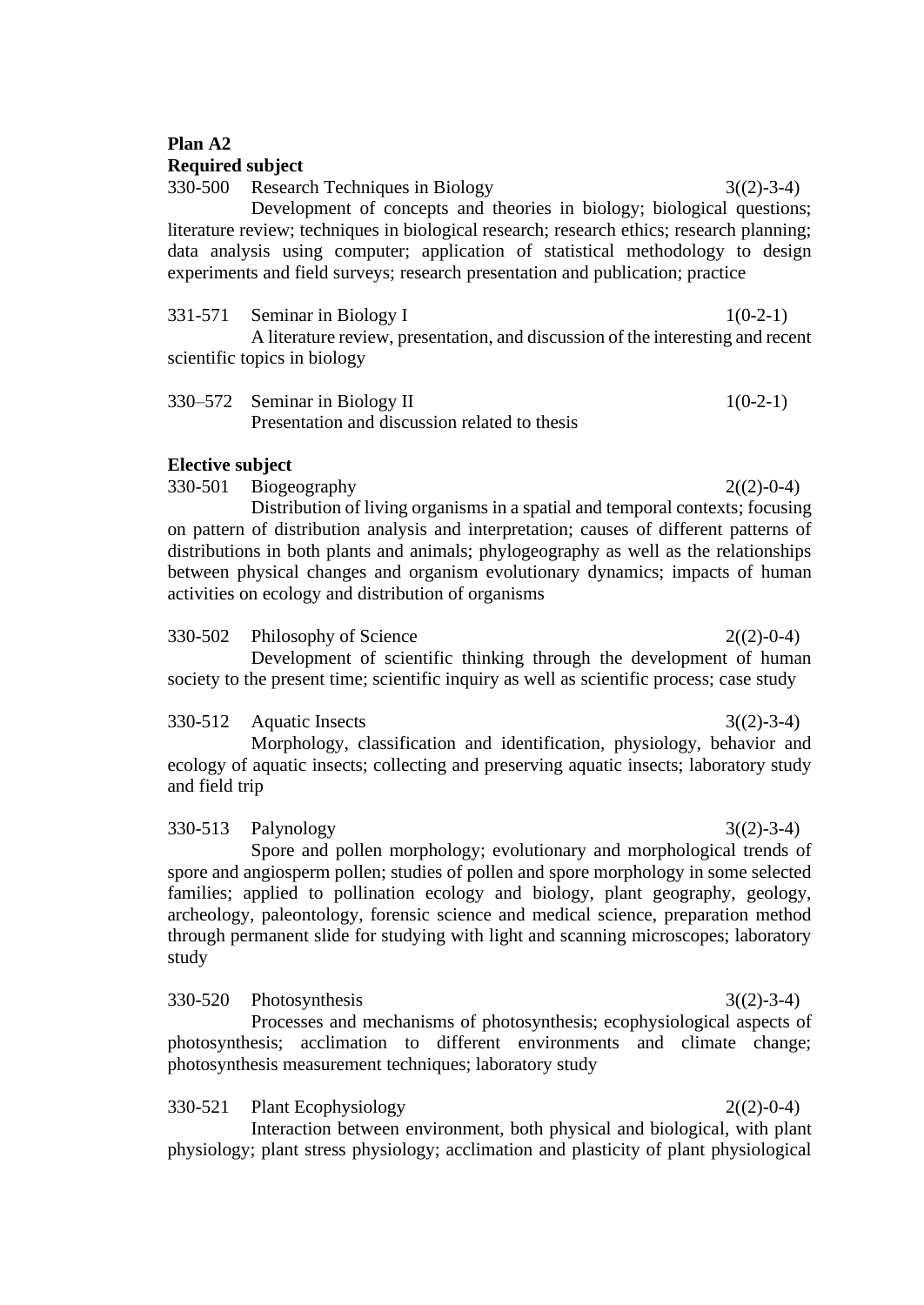processes; link between physiological traits and ecological phenomena; discussion on current knowledge in plant ecophysiology

330-522 Physiology of Cladocera 3((2)-3-4) Digestion; respiration; circulation; excretion and osmotic regulation; growth and molting; reproduction; locomotion and behavior; nervous system and sense organ; immunity; ecophysiology; cellular and molecular physiology of cladoceran; laboratory study

 $330-523$  Insect Morphology and Physiology  $3(2)-3-4$ ) External and internal morphology, physiology of insects; comparative study of structure and functional of organs and organ systems of various representative insects; laboratory study and field trip

330-524 Module: Neurobiology and Behavior 5((4)-3-8)

Structural and functional organization of nervous system; neurotransmitters and communication within neural circuit; development of the nervous system; evolution of nervous system and behaviors; behavioral molecular genetics; hormone and pheromone; sexual behavior; foraging behavior; social behavior and communication within social community; learning and memory; cognitive behavior; neurobehavior disorders; experimental design and statistic used neurobehavior; principle and programing for the analysis of neurobehavior; laboratory study

330-527 Physiological Ecology of Marine Animals 3((3)-0-6) Physiological adaptation of organisms to their habitats, searching for food and foraging, energy budget, development rate, control of body size, reproduction pattern, adaptation to temperature and salinity and response to environmental stress

330-529 Plant-water Relations and Mineral Nutrition 3((2)-3-4)

Water and plant relations, water stress, principle of plant mineral nutrition, nutrient use efficiency in crop improvement, responses to nutrient deficiencies and plant-microbe symbioses

330-530 Systematics Biology 3((3)-0-6) Principle of systematics biology; evolutionary of classification; philosophy, systematic, classification of microbe, animal and plant; case study

330-531 Bryology 3((2)-3-4)

Morphology, classification, identification, description of selected families; phylogeny, ecology, geographical distribution; conservations and utilizations of mosses, liverworts and hornworts; laboratory study and field trip

### 330-532 Pteridology 3((2)-3-4)

Morphology, classification, identification, description of selected families; phylogeny, ecology, geographical distribution; conservations and utilizations of ferns and fern allies; laboratory study and field trip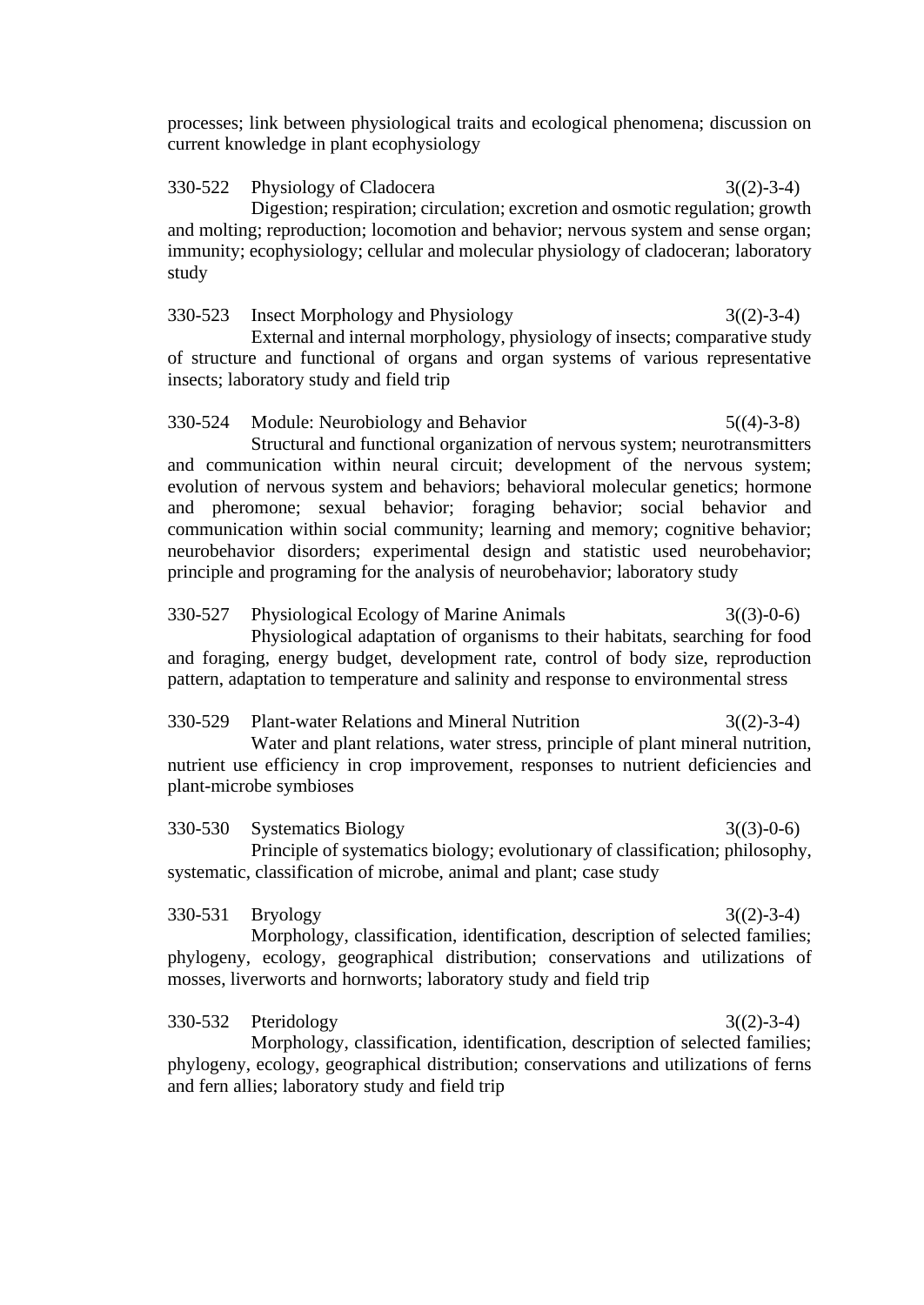330-533 Module: Techniques in Plant Taxonomic Revision 5((4)-3-8) Theories and concepts in plant taxonomy; international code of nomenclature; plant taxonomic problems; information for identification and taxonomic revision; current knowledge and methodology in plant taxonomy; plant collecting and herbarium management, photographic and illustration technique, molecular technique and data analysis; case study; individual study of interesting plant taxonomic problem; field trip

330-534 Ichthyology 3((2)-3-4)

Biology of fishes; diversity, evolution, morphology, physiology, ecology, behavior, biogeography and applied ecology in the sense of fisherie management and aquaculture; laboratory and fieldwork activities focusing on the ecology and behavior of important local fish species

330-535 Mammalogy 3((2)-3-4) Origin and evolution of mammals; diversity; classification; morphology; physiology; behavior; ecology; zoogeographical distribution; importance and conservation of mammals; laboratory on mammal classification and field trip

- 330-536 Biology of Crustaceans 3((2)-3-4) Morphology, anatomy, physiology, embryology, ecology and taxonomy of crustaceans with emphasis on the economic importance; field trip
- 330-537 Techniques in Plankton Identification 3((1)-6-2) Basic knowledge on morphology of plankton, techniques in plankton identification, preparation of permanent slide for reference collection, preparation and identification of plankton with light and electron microscope; laboratory study
- 330-540 Plant Growth and Development 3((2)-3-4) Plant growth regulator and applications, factors controlling plant growth and development, stress physiology

330-550 Coral Reef Ecology 3((2)-3-4) Biology of Cnidaria, taxonomy of corals, reproduction, growth, nutrition, energy allocation, competition, reef forming system; their distribution, relationships between coral reef organisms; nutrient cycling in reef as well as reef conservation; laboratory study and field trip

330-551 Module: Advanced Marine Ecology 5((4)-3-8) Theories and concepts in marine ecology; physical and biological oceanography; marine biodiversity and ecosystems; Methods for assessment of population size and dynamics, biodiversity, productivity, species interactions and energy flow; application of theory to experimental and field survey practices

Environmental condition of mangrove forests; structure, species composition, distribution of mangrove flora and fauna; interrelationships among organisms and environment; energy flow, nutrient cycling with emphasis on detrital food chains; utilization and conservation of mangrove forests; field trips and special projects

# 330-552 Mangrove Ecology 3((3)-0-6)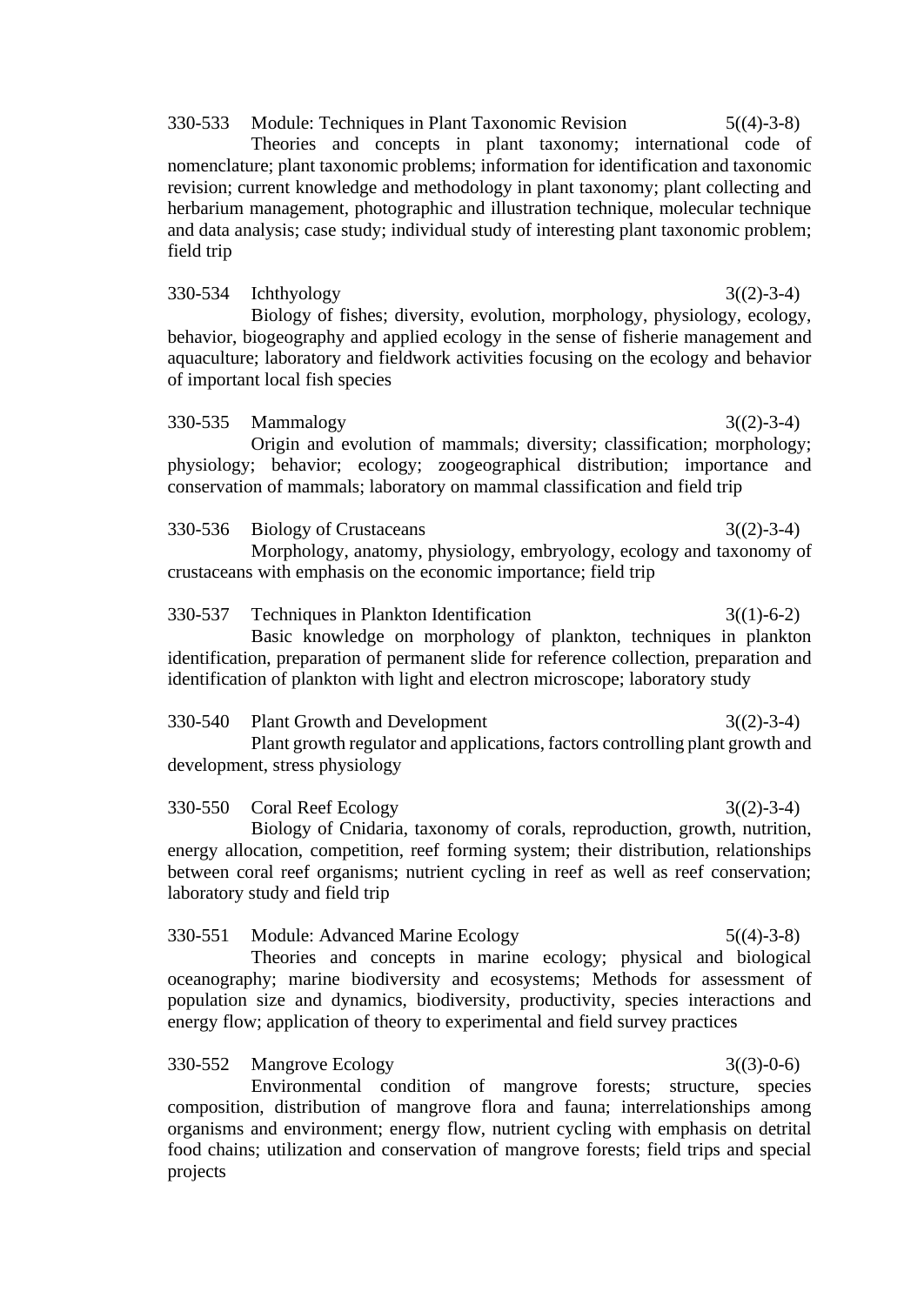### 330-553 Marine Algal Ecology 3((2)-3-4)

Ecology of marine algae with emphasis on distribution, abundance, and dynamics of marine algal population and community; the ecological roles of marine algae; methods in marine algal ecology; anthropogenic and climate change impacts on marine algae; the potential use of marine algae; laboratory study and field trip

### 330-554 Insect Population Ecology 3((2)-3-4)

Interactions within insect populations; insect ecosystem; impacts of environments on insect life cycle; life table; analysis of survival and mortality rate affecting insect population density and distribution; analysis of population dynamic; applications to pest control; study of insect molecular genetic; laboratory study

## 330-556 Plankton Ecology 3((2)-3-4) Importance of plankton in aquatic ecosystem; ecology of plankton community and limiting factors; research techniques; ecological index and application; impacts of plankton production on aquatic animals and fisheries; plankton culture; laboratory study and field trip

330-561 Plant Molecular Genetics 3((2)-3-4) Gene regulation; genetic engineering; DNA mutation; changes in structure and number of chromosomes; factor and mechanism involving in mutation; roles of mutation in plant evolution and breeding; case study

- 330-571 Histochemistry 3((1)-6-2) Methodology for analysis of the chemical components and enzyme activities of cells and tissues under the microscopy
- 330-580 Insect Biotechnology 3((2)-3-4) Identification of beneficial proteins from insects; expression of insect proteins; insect genome sequencing; insect transcriptome; insect genetic engineering; laboratory study

330-581 Plankton Biotechnology 3((2)-3-4) Physiology and biochemistry of plankton, expression of plankton gene; plankton genome sequencing; laboratory study

330-582 Ecotoxicology 3((3)-0-6)

Major classes of contaminants; uptake, biotransformation, detoxification, elimination and accumulation of contaminants in organisms; effects of contaminants on molecular level, DNA, chromosomes, cells, tissues, and organs; impacts of the environmental contaminants to the physiology of organisms; application of biomarkers and phytoremediation

## **Thesis**

331-592 Thesis 20(0-60-0) Individual research in biological problems under supervision of the advisory committee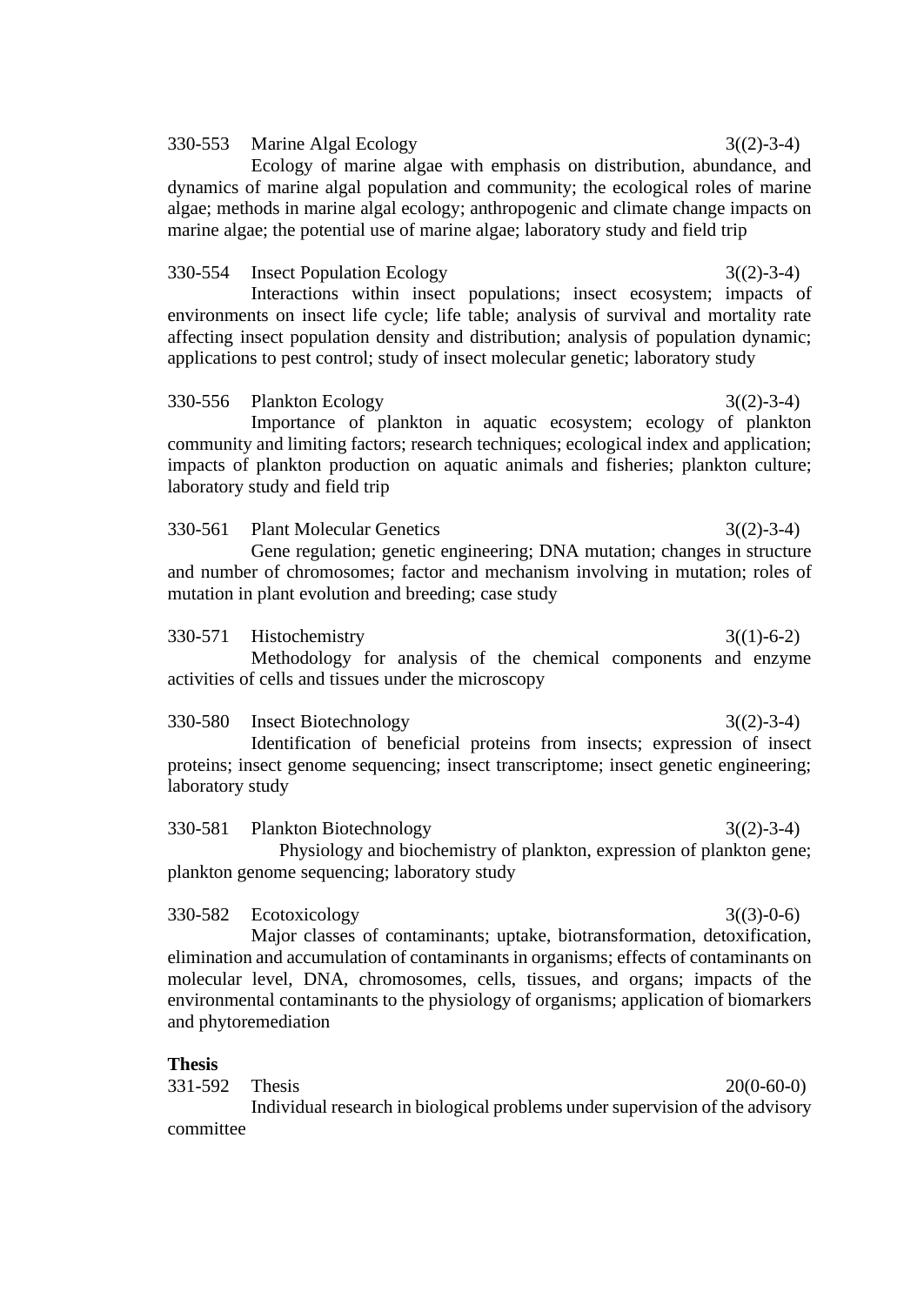# **Graduation Conditions:**

- 1. Proof of English proficiency as required by the Graduate School
- 2. All required courses have been completed with an overall  $GPA \geq 3.00$  except Plan  $A<sub>1</sub>$
- 3. The proposal/thesis/minor thesis exam result is  $S' =$  satisfactory together with the completed thesis submission.
- 4. The research has been published according to the requirements of the regulations/ program/ scholarship/other as applicable.
- 5. Other conditions as required by regulation, criteria and guidelines.

# **Applicant Qualifications:**

# **Plan A1**

- 1. Applicants must hold a bachelor's degree in biology or relevant field with GPAs no less than 3.5 as well as experiences in research related to biology.
- 2. Applicants must have passed English proficiency test accredited by Graduate School no longer than 2 years ago such as TOEFL (Paper Based) at least 450 points, TOEFL (Computer Based) at least 133 points, TOEFL (Internet Based, iBT) at least 45 points, IELTS at least 4.0, CU-TEP at least 45 points or PSU-TEP at least 45%. Each case is subjected to the decision of the curriculum committee.

# **Plan A2**

- 1. Applicants must hold a bachelor's degree in biology or relevant field with GPAs no less than 2.5 as well as experiences in research related to biology for at least 2 years. Each case is subjected to the decision of the curriculum committee.
- 2. Applicants must have passed English proficiency test accredited by Graduate School no longer than 2 years ago such as TOEFL (Paper Based) at least 450 points, TOEFL (Computer Based) at least 133 points, TOEFL (Internet Based, iBT) at least 45 points, IELTS at least 4.0, CU-TEP at least 45 points or PSU-TEP at least 45%. Each case is subjected to the decision of the curriculum committee.

# **Document required:**

- 1. A recommendation letter
- 2. A transcript
- 3. A brief research proposal
- 4. Results of English proficiency test

### **Contact:**

Assoc. Prof. Dr. Sahut Chantanaorrapint Tel. 074-288509 E-mail: sahut.c@psu.ac.th

## **For more information:**

Human Resources Development Cooperation Division Thailand International Cooperation Agency (TICA) Government Complex, Building B (South Zone), 8th Floor, Chaengwattana Rd. Laksi District, Bangkok 10210 THAILAND Tel. +66 (2) 203 5000 ext. 43305, 43306 Fax: +66 (2) 143 8451 E-mail: tipp@mfa.mail.go.th